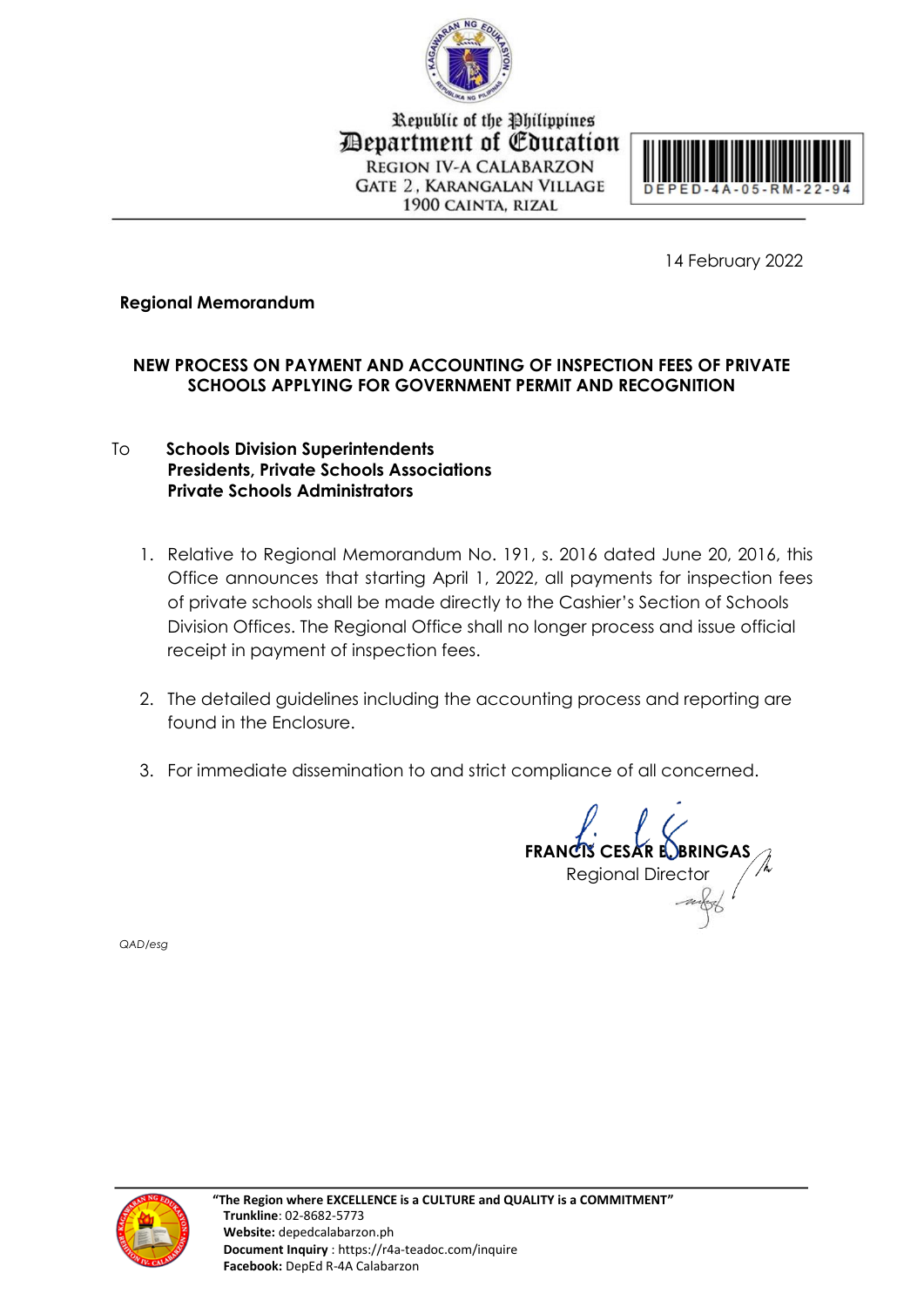#### **GUIDELINES ON PAYMENT AND ACCOUNTING OF INSPECTION FEES**

- 1. Upon receipt of the Order of Payment from the Quality Assurance Division-Regional Office, the applicant private school may then pay the inspection fee to the Cashier Unit, Schools Division Office.
- 2. The Cashier Unit shall prepare a summary report or list of payments received.
- 3. The Cashier Unit shall provide the Quality Assurance Division (QAD) and the School Governance and Operations Division (SGOD) "List of the Payees", following the template below:

*Schools Division: \_\_\_\_\_\_\_\_\_\_\_\_\_\_\_\_\_\_\_\_\_\_\_\_ Collection Period: \_\_\_\_\_\_\_\_\_\_\_\_\_\_\_\_\_\_*

| Name of<br><b>Schools</b> | <b>Address</b> | <b>Course/Grade</b><br>Level | <b>Amount Paid</b> | <b>Official Receipt</b><br><b>Number</b> |
|---------------------------|----------------|------------------------------|--------------------|------------------------------------------|
|                           |                |                              |                    |                                          |
|                           |                |                              |                    |                                          |

The List of Payees shall be forwarded preferably every Friday to the respective RO-created official SDO email address (see below), cc: SDO Private Schools In-charge.

| Cavite Province          | - cavitep4a.privateschool@gmail.com                                |  |  |
|--------------------------|--------------------------------------------------------------------|--|--|
| <b>Bacoor City</b>       | bacoor4a.privateschool@gmail.com                                   |  |  |
| Cavite City              | cavite4a.privateschool@gmail.com                                   |  |  |
| Dasmarinas City          | - dasma4a.privateschool@gmail.com                                  |  |  |
| Imus City                | - imus4a.privateschool@gmail.com                                   |  |  |
| Gen. Trias City          | - gentri4a.privateschool@gmail.com                                 |  |  |
| <b>Batangas Province</b> | batangas4a.privateschool@gmail.com<br>-                            |  |  |
| <b>Batangas City</b>     | batangascity4a.privateschool@gmail.com                             |  |  |
| Lipa City                | lipa4a.privateschool@gmail.com<br>÷,                               |  |  |
| Tanauan City             | tanauan4a.privateschool@gmail.com<br>$\qquad \qquad \blacksquare$  |  |  |
| Laguna Province          | laguna4a.privateschool@gmail.com                                   |  |  |
| <b>Biňan City</b>        | binan4a.privateschool@gmail.com                                    |  |  |
| Cabuyao City             | - cabuyao4a.privateschool@gmail.com                                |  |  |
| Calamba City             | - calambacity4a.privateschool@gmail.com                            |  |  |
| San Pablo City           | sanpablo4a.privateschool@gmail.com                                 |  |  |
| Santa Rosa City          | - santarosa4a.privateschool@gmail.com                              |  |  |
| San Pedro City           | - sanpedro4a.privateschool@gmail.com                               |  |  |
| <b>Rizal Province</b>    | rizal4a.privateschool@gmail.com<br>-                               |  |  |
| Antipolo City            | antipolo4a.privateschool@gmail.com<br>$\qquad \qquad \blacksquare$ |  |  |
| Quezon Province          | quezon4a.privateschool@gmail.com<br>$\frac{1}{2}$                  |  |  |
| Lucena City              | lucena4a.privateschool@gmail.com                                   |  |  |
| Tayabas City             | - tayabas4a.privateschool@gmail.com                                |  |  |